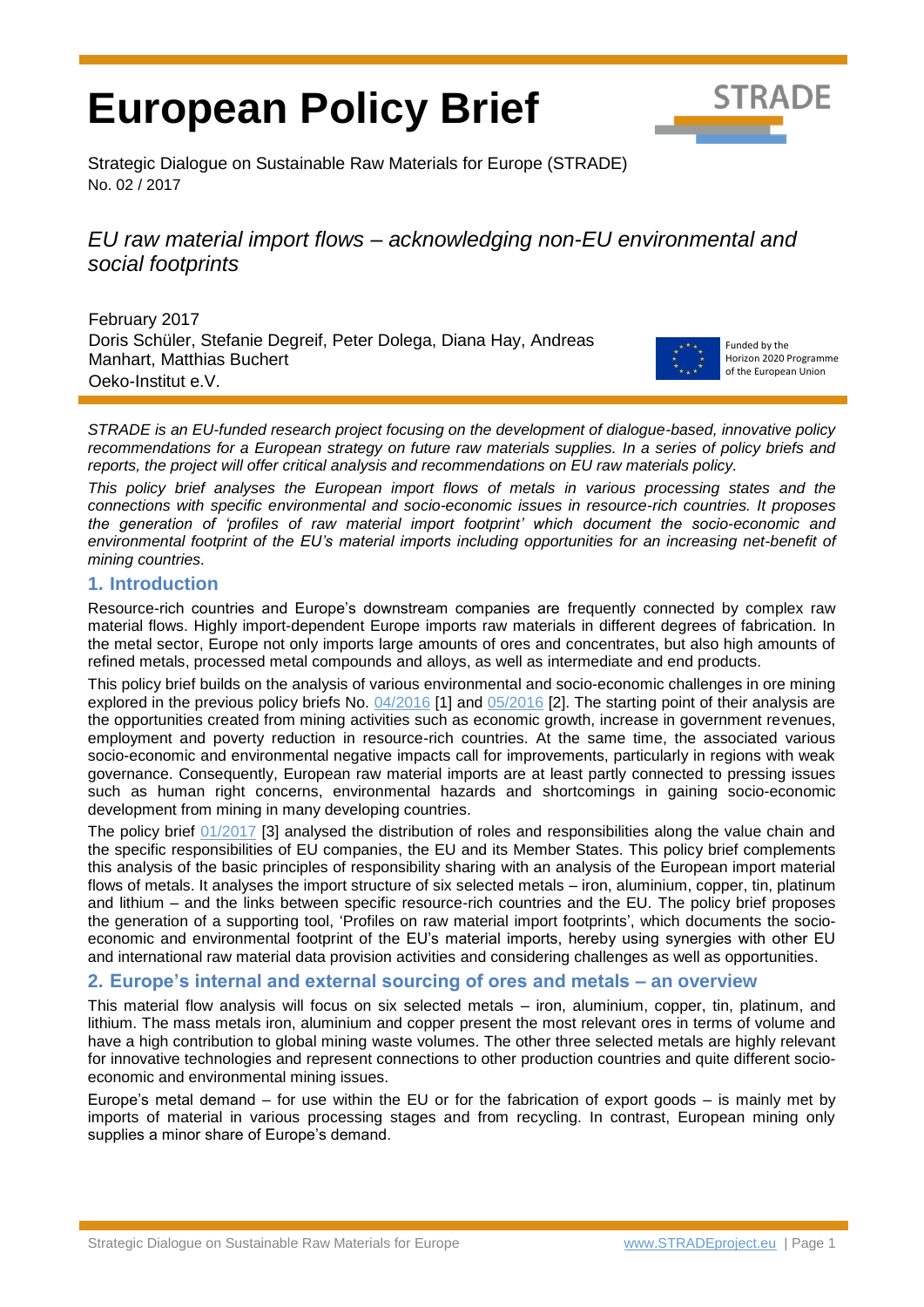To illustrate this situation, [Figure 1](#page-1-0) shows the origin of European metal sourcing from imports for the processing industry (ores, concentrates, metals and other intermediate products), from recycling<sup>1</sup> and from mining within the EU. The figure presents rough estimations<sup>2</sup>. The import data are derived from COMTRADE, metal associations<sup>3</sup>, a 2015 study on EU raw material flows [4] and Oeko-Institut calculations. The used COMTRADE data include those intermediate products and ores imports which are designated in own product categories in the statistical framework. Regrettably, [Figure 1](#page-1-0) does not include metals that are imported as part of end-user products or intermediate products with a mixed material composition. These products are classified in non-material-specific statistical categories within COMTRADE. The discussion on their relevance is part of chapter [6.](#page-5-0)

#### <span id="page-1-0"></span>**Figure 1: EU-28 processing industry's sourcing of selected metals from EU mining, EU recycling and EU imports of ores and intermediate products (rough estimation of metal content in total volumes)**



For the mass metals iron, copper and aluminium, [Figure 1](#page-1-0) impressively shows the large role recycling plays for the European processing industry. Recycling is as important for the EU metal sourcing as the imports of ores and intermediate products. For copper and aluminium, recycling provides even larger volumes than metal and ore imports. Platinum<sup>4</sup> and tin recycling also produces sizable volumes. For lithium, which has still

 $\overline{a}$ 

EU recycling includes recycling from EU scrap imports.

<sup>2</sup> The available statistical data only allow rough estimations due to several shortages. The data do not cover all relevant material flows in sufficient degree of detail. In addition, the data from COMTRADE and metal and trade associations partly use different material categories according to their used methodological framework.

<sup>3</sup> For aluminum: www.world-aluminium.org and for copper [www.copperalliance.eu.](http://www.copperalliance.eu/) Estimations for iron, tin, lithium and platinum are based on COMTRADE.

<sup>4</sup> Available annual statistics for platinum do not provide data for recycling from industrial applications (e.g. process catalysts). Industrial applications for platinum usually have very efficient closed cycles [7]. Therefore the recycling share for platinum in the figure should be regarded as very conservative.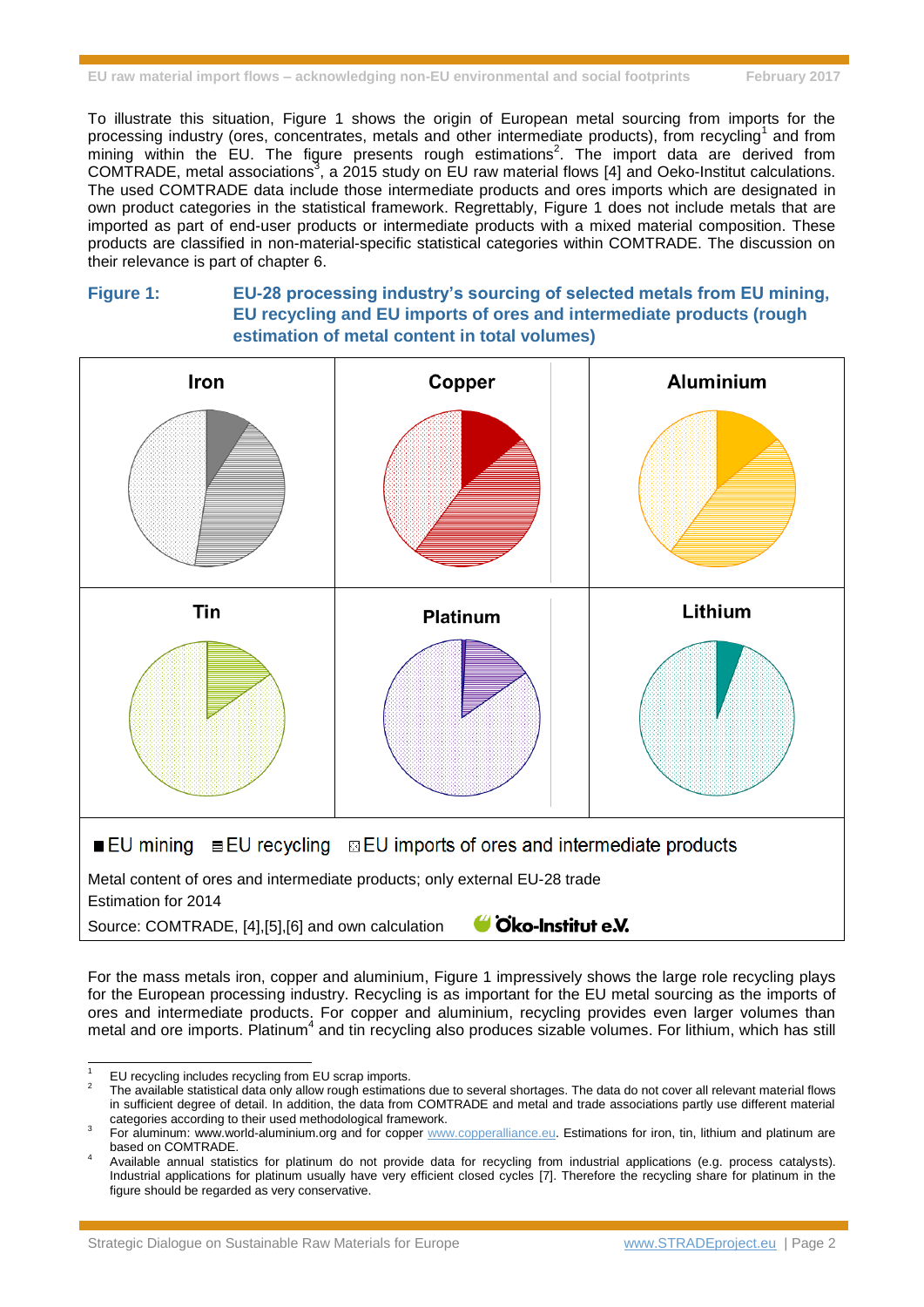less recycling activities due to various technical, logistical and economic reasons, lithium compound imports are the leading source.

#### **3. Analysis of EU imports for the processing industry along the value chain**

[Figure 2](#page-2-0) illustrates the structure of EU metal imports for the processing industry for the six selected metals. The approach for data assessment is the same as described in the previous chapter. Therefore, [Figure 2](#page-2-0) does not include the materials embedded in imported products with a mixed material composition (i.e. no fabricated goods).

<span id="page-2-0"></span>**Figure 2: Specific EU gross imports: ores and intermediate products for EU processing industry; market shares (%) for six selected metals (rough estimation; intra-EU imports excluded; data refer to metal content)**



Source: COMTRADE, [4],[5],[6] and own calculation; scrap share only indicated for iron, copper and aluminium

For iron, [Figure 2](#page-2-0) outlines that the gross import of ores and concentrates only accounts for around 60 % of all extra-EU iron imports for Europe's processing industry. Around 40 % of iron for the processing industry is imported as intermediate iron and steel products. Iron scrap imports contribute a very small share of 3 % of total iron imports for the processing industry.

For the mass metals aluminium and copper, the [Figure 2](#page-2-0) shows that the downstream imports as intermediate products exceed ore imports. Therefore, the EU industry's global aluminium and copper sourcing is largely linked to complex value chains across foreign refiners and manufacturers and their sourcing from global mining sites.

The import pattern of the other portrayed metals varies to a higher degree. Lithium is mainly imported as lithium hydroxide and carbonate for Europe's industry<sup>5</sup>. Tin and platinum are mostly imported as intermediate  $\text{goods}^6$ .

 $\overline{5}$ <sup>5</sup> Currently, Lithium main applications are glass and ceramics and batteries.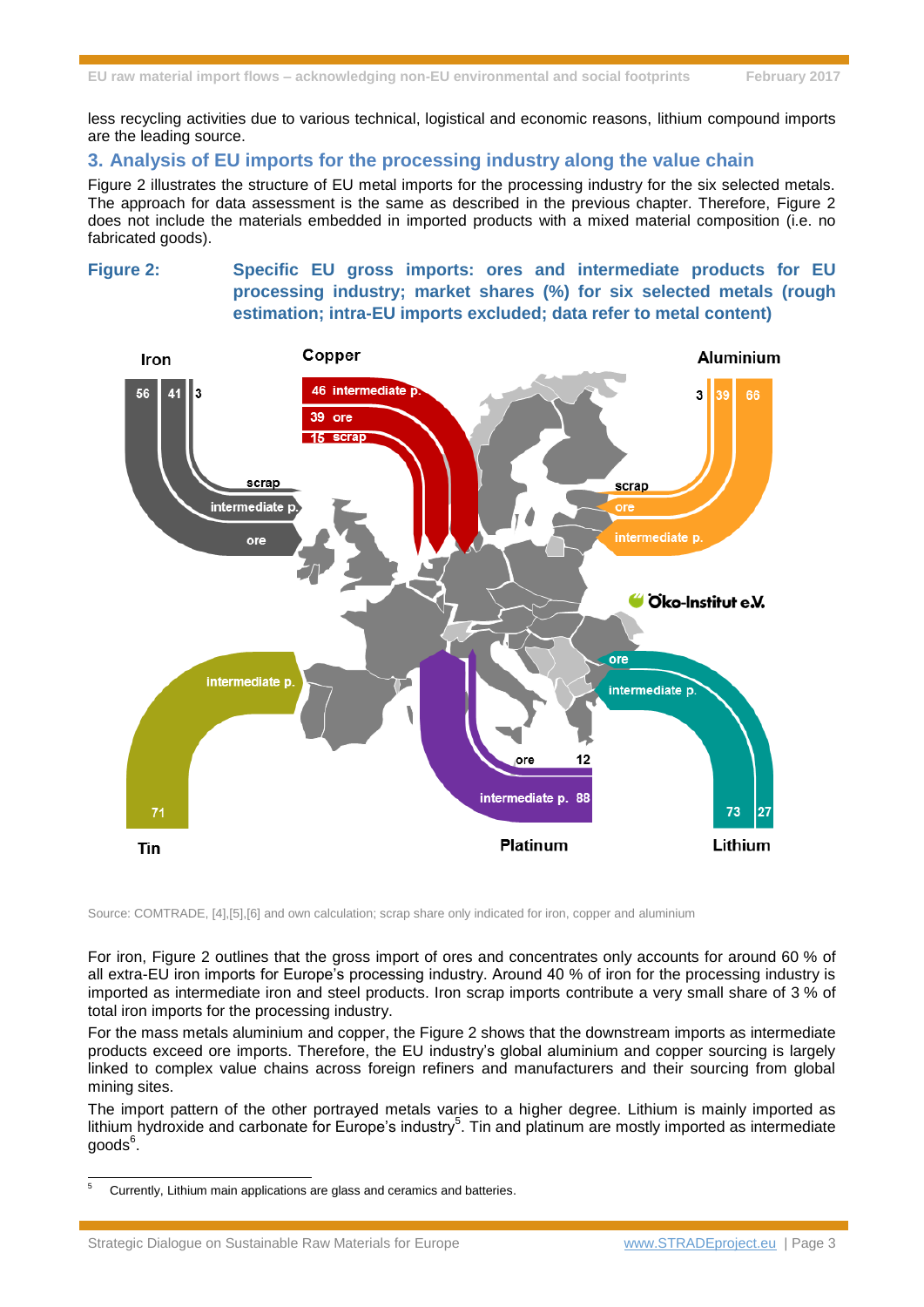In terms of EU responsibilities, the examples show prominently that EU metal sourcing is not only connected to ore supplying countries but also has a strong connection to non-EU refining and manufacturing countries and their sourcing from global markets.

#### **4. Origin of EU ore imports**

EU imports of ores and concentrates can be traced to their countries of origin, as seen in [Figure 3.](#page-3-0) The figure specifically indicates origins for the six selected metals based on the COMTRADE database and shows the global major mining countries regardless of their export destination. For iron, aluminium and copper, the figure also shows the main origin countries of EU ore imports. For lithium, platinum and tin, which are mostly exported after a first processing stage, the figure shows the EU imports of the corresponding intermediate products at an early processing stage.

## <span id="page-3-0"></span>**Figure 3: Major ore-producing countries and origin of EU imports of the six selected metals in their least processed form**



The overview depicted in [Figure 3](#page-3-0) shows the outstanding role of just a few global mining regions for EU raw material supply of the six metals:

- $\bullet$  South America namely Chile and Peru has a very high level of importance for global copper ore production and EU copper ore imports.
- South America is also the main region of origin for the EU's iron ore (Brazil) and lithium compounds (Chile) imports.
- Other globally important iron and lithium mining countries, namely Australia and China, are of negligible relevance for EU imports of these metals. China - with its high domestic demand - is the world largest iron

 $\overline{a}$ 

<sup>6</sup> EU-28 merely imports 146 t tin ores. The European tin smelter production, mainly in Belgium, uses almost exclusively secondary materials [8]. Due to lack of data, tin included in scrap imports is not considered in figure 2.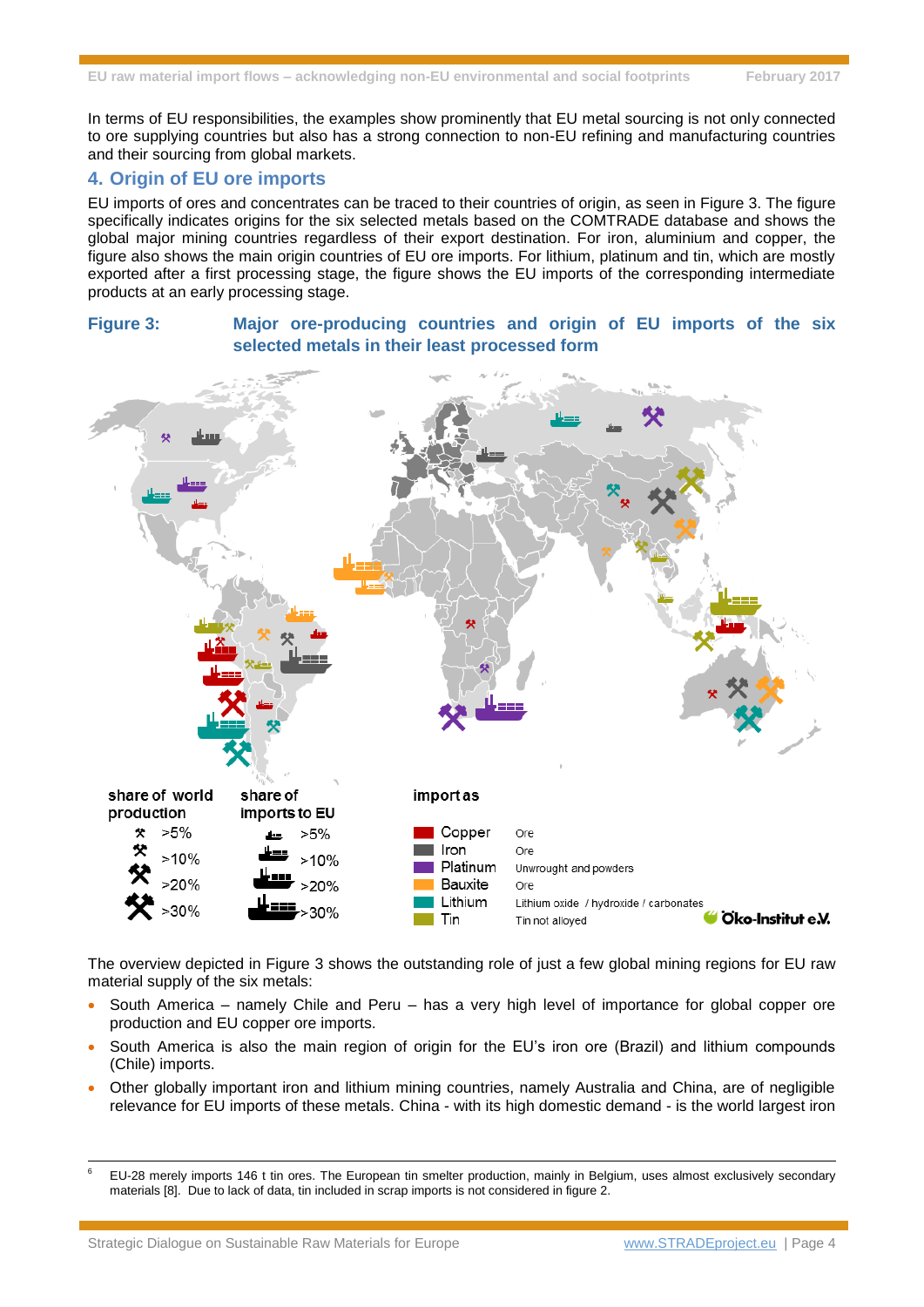ore importer; and Australia mainly supplies the Chinese market. The same is true for bauxite, with large mining activities in Australia and China.

- South Africa is a major supplier of platinum ores, globally and for the EU.
- The EU bauxite imports mainly come from West Africa, namely Guinea and Sierra Leone, though neither country is a major producers in global terms. Guinea merely contributes to 7 % of global bauxite production and Sierra Leone only around 0.4 %. Nevertheless, Guinea is the world's fifth largest bauxite producer and second largest exporter (after Australia).
- Besides iron, copper and lithium, South America also exports tin and bauxite to the EU.
- Indonesia is the main EU tin supplier (as unwrought tin).

In summary, the analysis shows the high relevance for South-America for the ore supply of the two mass metals iron and copper. South American countries further supply the EU with large amounts of lithium, which is becoming increasingly relevant with the higher demand for electric vehicles. South American's mining sector is related to a number of challenges, such as tailing dam bursts, water scarcity and local conflicts due to environmental pressure and socio-economic problems. In Africa, Guinea exports most of its bauxite to Europe and is thus the EU's main bauxite supplier. For other metals, other regions play a prominent role for EU imports, e.g. South-Africa (platinum) and Indonesia (tin). Related challenges are issues of violent social conflicts (platinum from South-Africa), maritime ecosystem degradation from offshore mining (tin from Indonesia) and missing links to local socio-economic development (bauxite from Guinea).

Besides the outlined countries, further countries are relevant for EU's ore and unwrought metal supply, e.g: Philippines (nickel); USA (zinc, molybdenum), Australia (zinc, titanium), Bolivia (zinc), Turkey (magnesium) and DRC (cobalt, tantalum, tin, gold), Gabon (manganese), Canada (titanium), India (titanium), Norway (titanium), China (rare earths).

#### **5. Origin of EU imports of metals and products**

The origin of EU imports of the six selected metals as refined metal or other intermediate products can be seen in [Figure 4.](#page-5-1) Not surprisingly, a much higher number of countries are involved in the processing and manufacturing of metals than just in the mining business. Thus, the supply chain becomes much more complex when moving from mining to refining and manufacturing. Likewise, there is a drastic shift in the involved regions.

[Figure 4](#page-5-1) particularly illustrates the following issues on the six selected metals:

- Though China does not export relevant amounts of ores or concentrates of the mass metals to Europe, it is a relevant exporter of iron products and a major exporter of aluminium and tin products as well as the main supplier of lithium primary cells to the EU. China sources its related ore demand mainly from domestic extraction and from imports from Australia (iron and aluminium), Brazil (iron) and Chile and Peru (copper).
- Russia is also a relevant exporter of iron, copper and aluminium products to the EU. It sources its iron and copper ores mainly from domestic extraction and imports from Kazakhstan.
- Some mining countries, e.g. Chile (copper), South-Africa (platinum) and Indonesia (tin) refine and process a large portion of their mined ores before exporting the unwrought metal or other intermediate products to the EU.
- Resource-rich industrialized countries Australia and Canada do not export relevant amounts of the six selected metals as products to Europe. The USA merely exports some platinum products and small amounts of lithium and tin products to the EU.
- Switzerland exports high amounts of platinum products to the EU-28.

As can be seen, the EU's metal consumption is closely linked to global mining and production activities. Besides the short connections via direct ore and concentrate imports, a considerable amount of imports stem from processing countries which themselves source at least some of the ores globally. China and Russia contribute significantly to this supply chain as well as various industrialized, emerging and developing countries.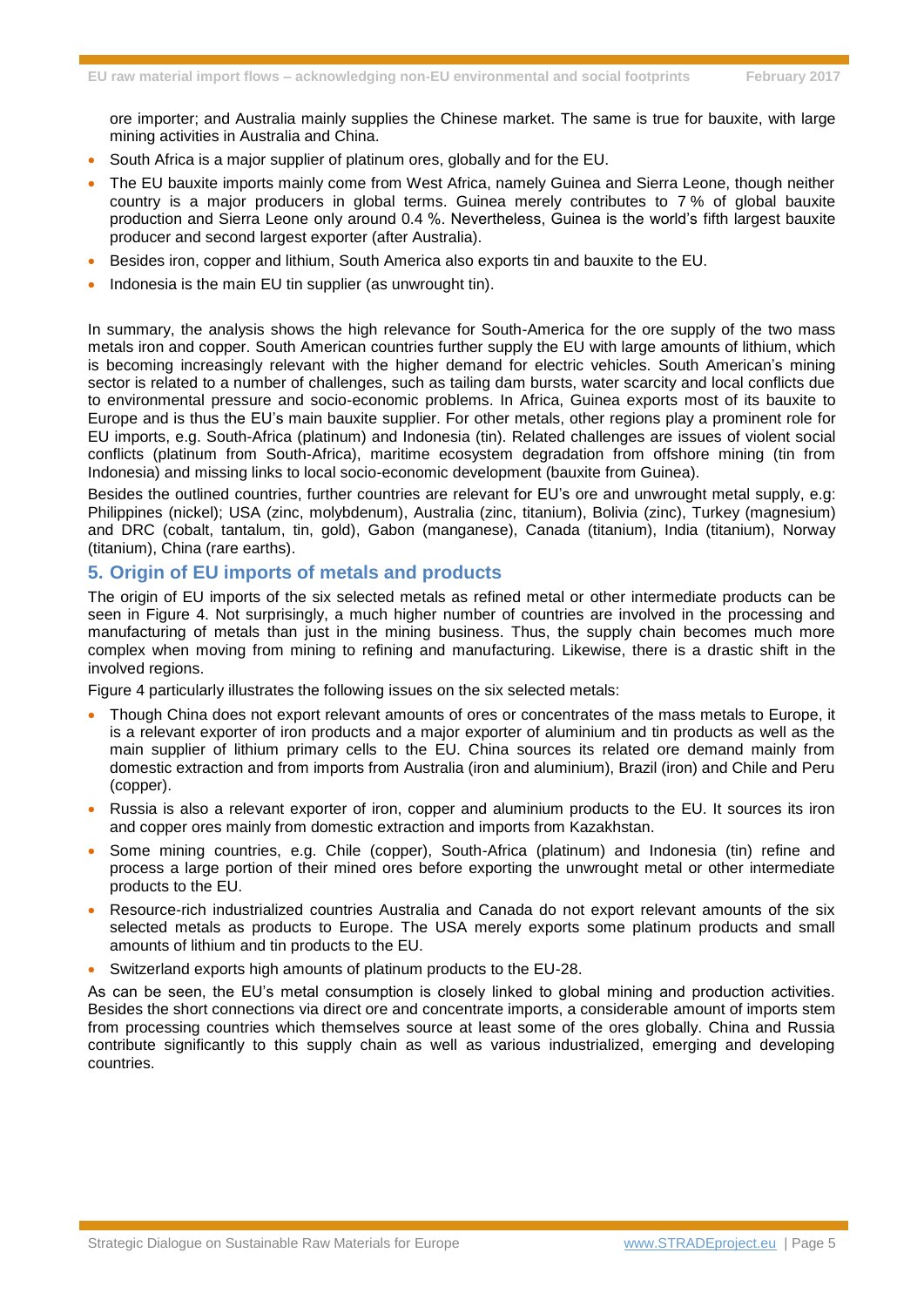

#### <span id="page-5-1"></span>**Figure 4: Major countries exporting intermediate products to the EU**

#### <span id="page-5-0"></span>**6. Indirect metal imports**

The imports of intermediate steel products are called 'direct imports' [9] in a study by the World Steel association. In contrast, the imports of metals as part of finished products or end-user products are called 'indirect imports'. For example, an imported car is related to high *indirect steel imports*. Further upstream, car manufacturers' imports of metal sheets are classified as *direct imports*. Due to intense European trade activities, indirect imports of metals play an important role. However, because different metals are widely used in a huge variety of different products, it is extremely complicated to adequately quantify the metal content found in indirect imports. Nevertheless, the following data activities address and attempt to quantify the complex raw material flows:

- The 2015 "Study on data for a raw material system analysis" [4] estimates the imports of critical metals in final products based on 2012 data. However, this analysis does not cover the mass metals and tin which are in the focus of this policy brief.
- Eurostat estimates all metal flows in the EU economy and in the external trade by material flow accounting [10]. Hereby, it does not track the net metal content, but instead indicates the related gross ore contents. Statements to the volume of indirect metal imports could only be derived if assumptions on average ore contents in indirect flows would be available.
- The World Steel Association published data on global indirect steel flows [9]. However, the data for the EU contains intra-European trade and allow no aggregated view on the EU-28.

As an alternative to EU-28 data, [Figure 5](#page-6-0) illustrates the role of indirect imports for the example of indirect steel imports (in cars, ships, machines, white goods etc.) in relation to direct steel imports (bars, sections, coils, tubes etc.; no iron ores) for Germany, the USA and China<sup>7</sup>.

Strategic Dialogue on Sustainable Raw Materials for Europe [www.STRADEproject.eu](http://www.stradeproject.eu/) | Page 6

 7 The data on direct and indirect imports refer to gross imports.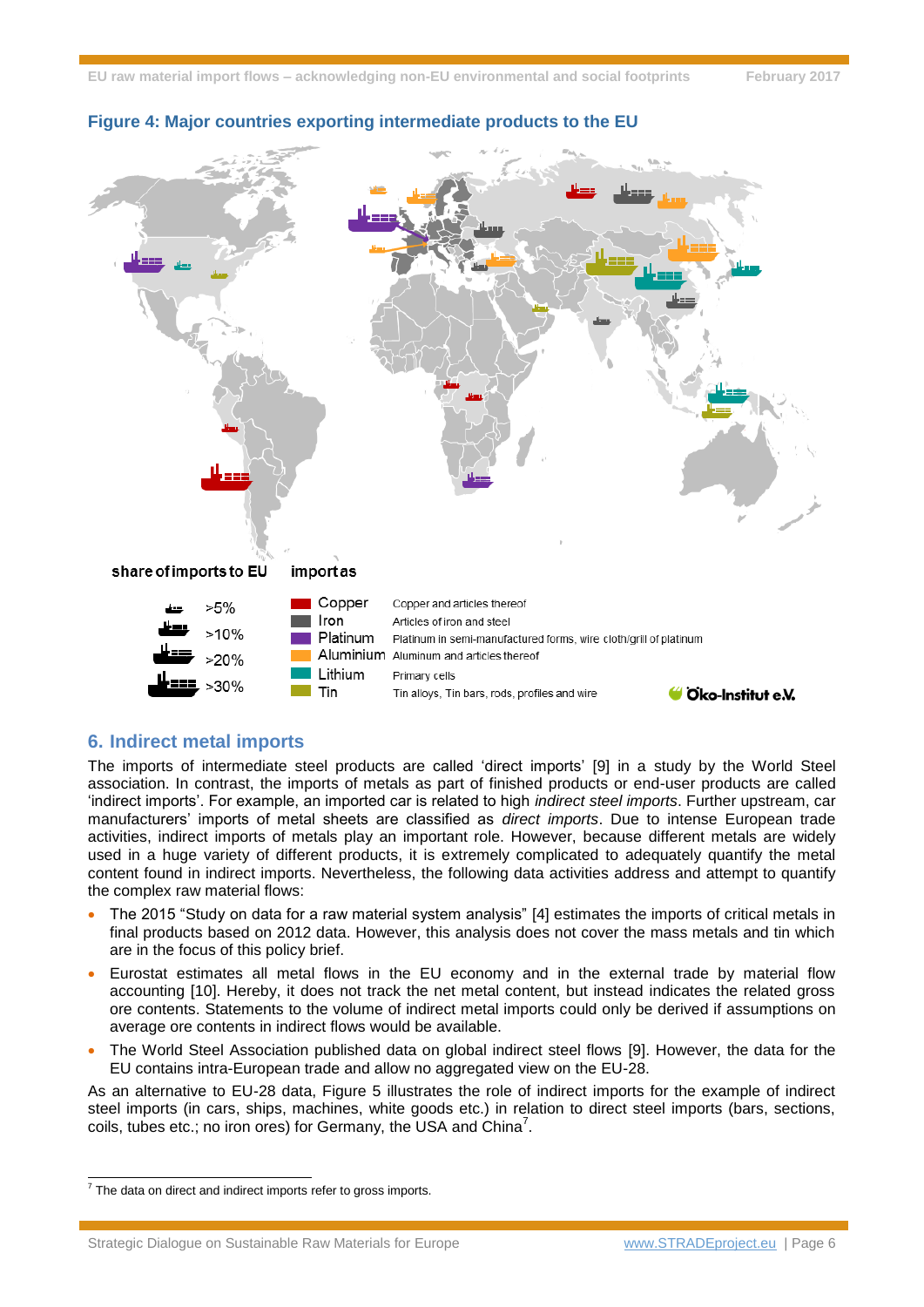

#### <span id="page-6-0"></span>**Figure 5: Direct and indirect steel imports for Germany, USA and China in 2013 (million tonnes) [9]**

Source: Data from World Steel Association [9]

For Germany, the USA and China, [Figure 5](#page-6-0) outlines that the indirect imports have approximately the same level of importance as direct imports. Consequently, indirect imports are highly relevant for the overall crossboundary material flows. Considering this issue, it is not only the European processing sector, which imports large volumes of goods with complex supply chains but also the trading sector.

#### **7. Steps to developing a profound knowledge base of EU's import materials' social and environmental footprint**

The interrelationship between EU material imports and the social and ecological impacts along the supply chain can be titled with the term "social and environmental footprint of EU import materials". This footprint comprises mining's positive contribution to local income, jobs, revenues, education etc. as well as the negative socio-economic and environmental impacts as analysed in the previous policy briefs No. [04/2016](http://stradeproject.eu/fileadmin/user_upload/pdf/PolicyBrief_04-2016_Sep2016_FINAL.pdf) [1] and [05/2016](http://stradeproject.eu/fileadmin/user_upload/pdf/PolicyBrief_05-2016_Oct2016_FINAL.pdf) [2]). The chapters above illustrate the high complexity in tracking imports to the EU, due to the global value chain along different countries and companies at various processing stages. In addition, it is closely related to the mining region's governance performance and comprises many positive and negative facets of socio-economic and environmental impacts including the opportunities from the extractive sector.

The EU and EU's companies both have a responsibility to address the challenges in their supply chain and to support an adequate net-benefit of mining countries (see policy brief [01/2017](http://www.stradeproject.eu/fileadmin/user_upload/pdf/PolicyBrief_01-2017_Feb2017_FINAL.pdf) [3]). Meaningful strategies to assume this responsibility need a good understanding of the social and environmental footprint of the raw material imports to take charge of the most urgent issues, conduct dialogues on opportunities for progress and develop appropriate measures. This is particularly true for the due diligence of conflict minerals - in view of the coming EU directive on conflict minerals - and the extended due diligence of EU companies which increasingly seek to identify and mitigate socio-economic and environmental risk along their supply chain. However, due diligence is only one approach amongst others within the broad range of measures for responsible mining and not undisputed. It will be discussed in more detail in a coming STRADE policy brief and a STRADE report. In addition to this topic, other political fields of action also require a sound understanding of EU's import flows and their related footprint.

The following [Table 1](#page-6-1) shows some relevant data sources on EU raw material flows and responsible mining issues and offers information about relevant activities:

| <b>Institution</b> | <b>Type of activity</b>                                                                                                                                            | <b>Name</b>                           |
|--------------------|--------------------------------------------------------------------------------------------------------------------------------------------------------------------|---------------------------------------|
| <b>Eurostat</b>    | International trade and<br>production statistics                                                                                                                   | COMEXT, PRODCOM,<br>[11] [12]         |
| <b>Eurostat</b>    | Raw material indicators related<br>to EU raw material consumption<br>and material flows along the<br>supply chain based on<br>environmental-economic<br>accounting | Indicators DMC, RMC, DMI,<br>RME [13] |

#### <span id="page-6-1"></span>**Table 1: Selected data sources related to imported raw material flows and responsible mining issues**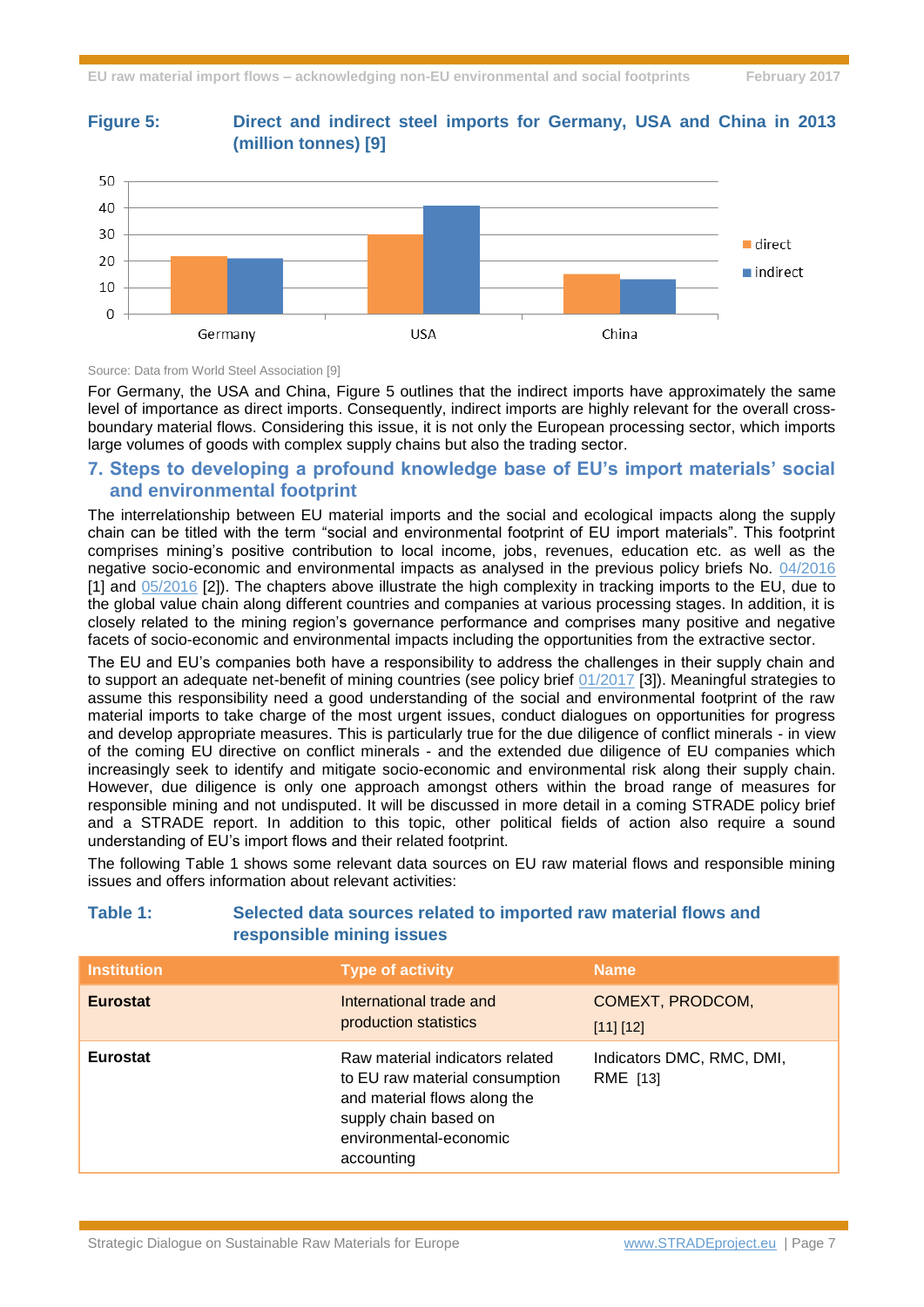| <b>Institution</b>                                                                | <b>Type of activity</b>                                                                                   | <b>Name</b>                                                                  |
|-----------------------------------------------------------------------------------|-----------------------------------------------------------------------------------------------------------|------------------------------------------------------------------------------|
| <b>European Innovation</b><br><b>Partnership on Raw Materials</b><br>(EIP)        | 24 indicators on EU raw<br>materials (5 related to imports)                                               | Raw materials score board<br>$[14]$                                          |
| <b>European Commission</b>                                                        | Criticality analysis of raw<br>materials                                                                  | Critical material list and<br>background reports<br>$[15 - 17]$              |
| <b>Joint Research Centre</b>                                                      | Raw material information<br>systems (under development)                                                   | <b>RMIS</b> [18]                                                             |
| <b>UN</b>                                                                         | Database on global trade                                                                                  | COMTRADE [19]                                                                |
| <b>OECD</b>                                                                       | Information on human rights<br>issues for companies' due<br>diligence activities (under<br>development)   | <b>Minerals Risk Handbook</b>                                                |
| <b>UNEP</b>                                                                       | Platform and information for<br>stakeholders in the extractives<br>sector (under development)             | MAP-X [20]                                                                   |
| <b>Responsible Mining</b><br><b>Foundation</b>                                    | Independent ranking of large<br>mining companies in responsible<br>mining practice (under<br>development) | <b>Responsible Mining Index (RMI)</b><br>$[21]$                              |
| <b>Mining companies</b>                                                           | Sustainability reporting                                                                                  | Sustainability reports                                                       |
| <b>World Bank</b>                                                                 | <b>Evaluation of countries'</b><br>governance (cross-sectoral)                                            | <b>World Governance Indicators</b><br>(WGI) [22]                             |
| <b>Natural Resource Governance</b><br><b>Institute</b>                            | Evaluation of countries' resource<br>governance                                                           | Resource Governance Index<br>(RGI) [23] [24]                                 |
| <b>Civil Society and Research</b><br>(e.g.<br><b>Environmental Justice Atlas)</b> | Mapping of mining conflicts                                                                               | Web based information on<br>environmental and social<br>conflicts, e.g. [25] |
| <b>International Council on</b><br><b>Mining &amp; Metals (ICMM)</b>              | Evaluation of mining countries'<br>contribution to national<br>economies                                  | Mining Contribution Index (MCI)                                              |
| <b>Ilostat (ILO labour statistics)</b>                                            | Country specific data on labour<br><i>issues</i>                                                          | Data on mining employment and<br>working conditions                          |

[Table 1](#page-6-1) illustrates that several institutions in the EU and the Member States are already working on specific aspects of data compilation. However, the knowledge on the social and environmental footprint of EU import materials is still fragmented and scattered. Understanding the whole picture of the social and environmental footprint from the EU's import material is still a challenge. An indicator or a set of indicators which fairly well represent the social and environmental footprint of European's import materials and allows the monitoring of its progress will likely not be available in the short term. Instead, the challenge to first be tackled is the development of a broad, public knowledge base which provides information for downstream companies, policy makers, associations, researchers and civil society. The key questions for such a knowledge base are:

 What are the major socio-economic and environmental hotspots with direct connections to the European supply chain?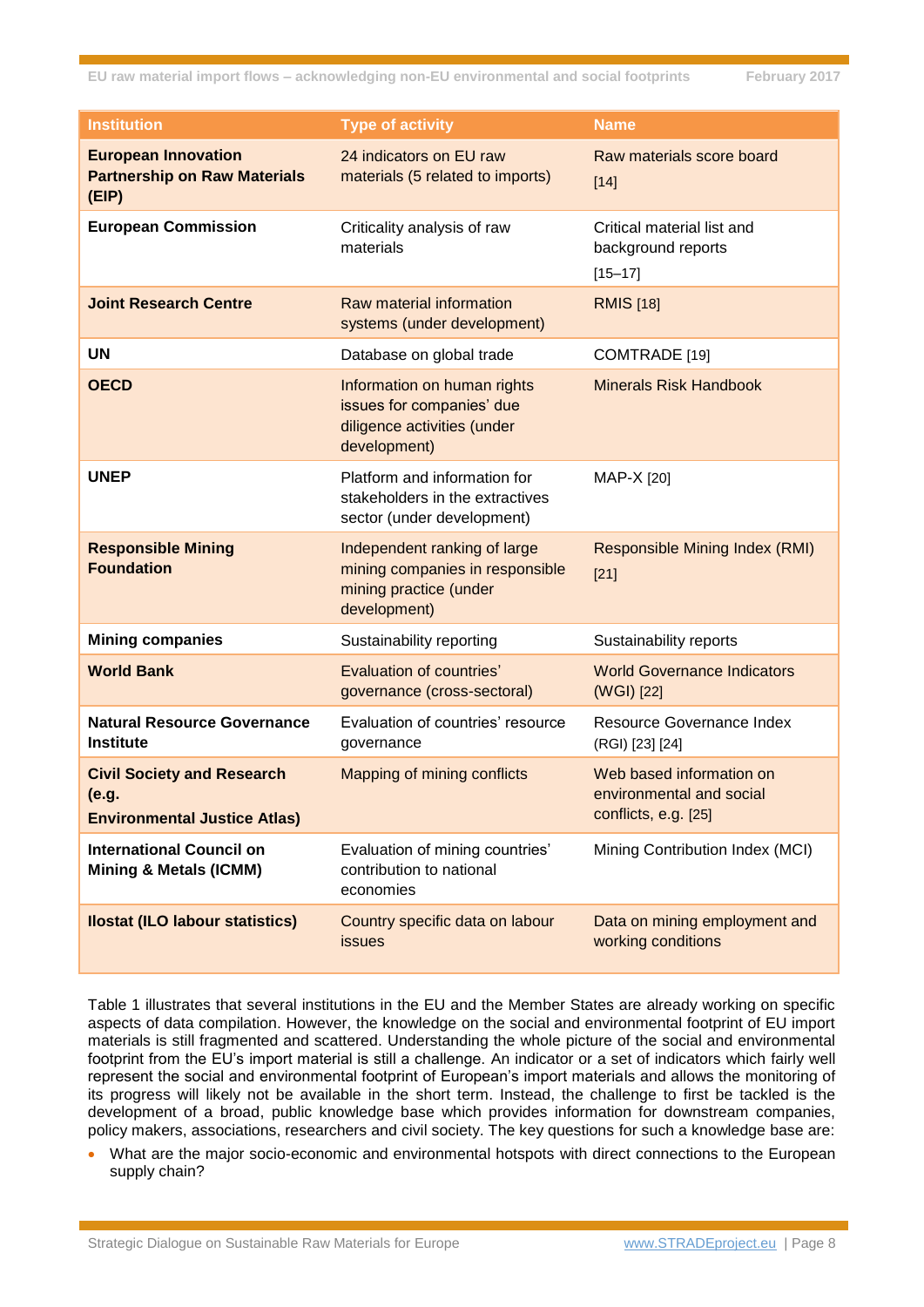- What are further socio-economic and environmental hotspots in global raw materials production which are indirectly linked to the EU's imports by complex value chains?
- How does European raw material demand affect global markets, global players and the global mining sector beyond the EU's supply chains?
- Where is support and action for improvement in responsible mining practice and an increasing net-benefit in the mining countries needed: along Europe's value chain or also beyond the EU's direct and indirect connections?
- Are there ongoing initiatives with which Europe's companies or institutions can connect?

The target of the knowledge base of the social and environmental footprint is not to completely track Europe's material flows along the non-EU supply chain. Firstly, complete transparency is not feasible for most of the material flows. Secondly, the EU, with its share of around 20 % of global raw material consumption, is an important global demander and thus influences not only its own supply chain but also the global market.

STRADE suggests creating the support tool 'Profiles on raw material import footprints' in cooperation with other raw-material data-related activities (e.g. the further development of the Raw Material Scoreboard) – eventually with an attached data base – which would present basic information on: European and global raw material flows, mining country origin, global major suppliers, specific environmental and social hot-spots of mining sites, governance performance in mining regions, socio-economic progress in mining regions, and ongoing cooperation (e.g. technical cooperation, partnerships, certification and due diligence schemes), opportunities and net-benefit from mining. STRADE will develop a draft concept for the support tool 'profiles on raw material import footprints' in the first half of 2017 and discuss it at a European stakeholder workshop in Brussels in June 2017.

#### **8. Summary**

This policy brief analyses the import structure of six selected metals – iron, aluminium, copper, tin, platinum and lithium – and the connections between specific resource rich countries and the EU. While raw materials mined in the EU only supply a minor share of European demand, European recycling plays an important role in the European material supply structure. Despite strong recycling efforts, imports still meet a high share of European demand. Highly relevant imports are not only ores and concentrates, but also imports further downstream in the value chain: metals, alloys, intermediate and finished products. Consequently, Europe's metal sourcing is also largely linked to complex value chains across foreign refiners, manufacturers and global mining sites. This complexity imposes strong challenges to meaningful EU engagement.

The analysis of the six selected metals revealed South America's prominent role for European imports of lithium and the two mass metals iron and copper. These imports are related to a number of opportunities and challenges – e.g. job generation, socio-economic development from mining – but also face challenges, such as tailing dam bursts, water scarcity and local conflicts due to environmental pressure and socio-economic problems. The other selected metals indicate, for mining, issues of violent social conflicts (platinum from South-Africa), maritime ecosystem degradation from offshore mining (tin from Indonesia) and missing links to local socio-economic development (bauxite from Guinea). The imports of processed goods frequently originate from other regions. Particularly, China and Russia play an important role in the supply chain of the EU's manufacturing industry.

Companies and policy makers need a better knowledge base on the relationship between raw material imports and responsible mining issues that will support their measures to mitigate negative impacts and to support socio-economic development in non-EU mining areas. Available data is fragmented and scattered though some European and international institutions in the EU globally generate data and provide information. The current major challenge is consolidating the available data and filling in missing information in this data set. With this objective, STRADE suggests generating 'profiles on raw material import footprints', which document the socio-economic and environmental footprint of the EU's material imports including opportunities and challenges, hereby using synergies with other EU raw material data provision activities and integrating the available information on supply security issues. STRADE will discuss a draft concept for the raw material profiles at a stakeholder workshop in Brussel in June 2017.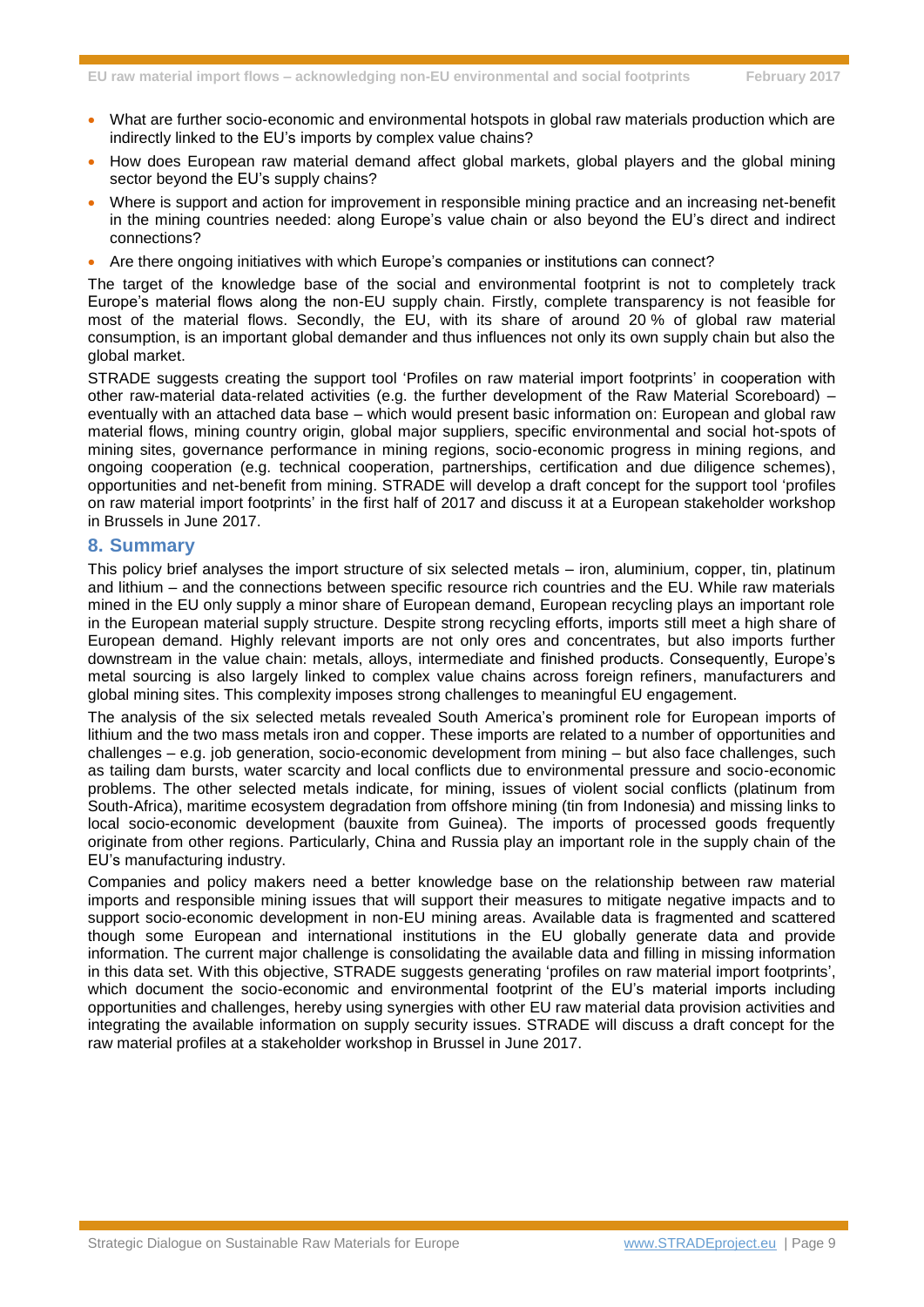#### **References**

- [1] Dolega P, Degreif S, Buchert M, et al. Outlining Environmental Challenges in the Non-Fuel Mining Sector: STRADE Policy Brief No. 04/2016 [Internet]. Darmstadt; 2016 [cited 2016 Dec 23]. Available from: http://stradeproject.eu/fileadmin/user\_upload/pdf/PolicyBrief\_04-2016\_Sep2016\_FINAL.pdf.
- [2] Schüler D, Brunn C, Gsell M, et al. Outlining Socio-Economic Challenges in the Non-Fuel Mining Sector: STRADE Policy Brief No. 05/2016 [Internet]. Darmstadt; 2016 [cited 2016 Dec 23]. Available from:
- http://stradeproject.eu/fileadmin/user\_upload/pdf/PolicyBrief\_05-2016\_Oct2016\_FINAL.pdf. [3] Manhart A, Gsell M, Hay D, et al. Minerals and metals from non-EU countries – Europe's role and responsibility for positive change in industry supply chains: STRADE: Policy Brief 01/2017 [Internet]. Februar 2017. Available from: http://stradeproject.eu/fileadmin/user\_upload/pdf/PolicyBrief\_01-2017\_Feb2017\_FINAL.pdf.
- [4] BIO by Deloitte. Study on Data for a Raw Material System Analysis: Roadmap and Test of the Fully Operational MSA for Raw Materials Final Report [Internet] [cited 2017 Feb 15]. Available from: http://c.ymcdn.com/sites/www.intlmag.org/resource/resmgr/docs/membership\_central/newsletter/2016/February/M SA\_Final\_Report\_02.pdf.
- [5] International Aluminium Institute. World Aluminium [Internet] [cited 2017 Feb 20]. Available from: http://www.worldaluminium.org/.
- [6] European Copper Institute [Internet] [cited 2017 Feb 20]. Available from: http://copperalliance.eu/.
- [7] United Nations Environment Programme. Recycling Rates of Metals A Status Report [Internet] [cited 2017 Feb 23]. Available from: http://www.unep.org/resourcepanel-old/Portals/24102/PDFs/Metals\_Recycling\_Rates\_110412- 1.pdf.
- [8] Deutsche Rohstoffagentur (DERA) in der Bundesanstalt für Geowissenschaften. Zinn Angebot und Nachfrage bis 2020 [Internet] [cited 2017 Feb 20]. Available from: http://www.bgr.bund.de/DE/Gemeinsames/Produkte/Downloads/DERA\_Rohstoffinformationen/rohstoffinformatione
- n-20.pdf?\_\_blob=publicationFile&v=9. [9] World Steel Association. Indirect Trade in Steel [Internet]. 2015. Available from: http://www.worldsteel.org/en/dam/jcr:f9813c9b-d38e-4ea4-9368-
- 447a1333c101/2015\_Report\_Indirect+Trade+in+Steel\_March+2015\_vf.pdf.
- [10] Eurostat. Economy-wide Material Flow Accounts (EW-MFA) Compilation Guide 2013 [Internet] [cited 2017 Feb 15]. Available from: http://ec.europa.eu/eurostat/documents/1798247/6191533/2013-EW-MFA-Guide-10Sep2013.pdf/54087dfb-1fb0-40f2-b1e4-64ed22ae3f4c.
- [11] European Commission. Frequently Asked Questions Traditional external trade database access (ComExt) [Internet]. Available from: http://epp.eurostat.ec.europa.eu/newxtweb/downloadobject.do?keepsessionkey=true&filenameOut=FAQ%20(Freq uently%20Asked%20Questions).pdf&mimeType=application/pdf&objectID=507839809&objectType=LOB&dispositi on=attachment.
- [12] Williams B. Europroms PRODCOM Data [Internet] [cited 2017 Feb 7]. Available from: http://ec.europa.eu/eurostat/documents/120432/4433294/europroms-user-guide.pdf/e2a31644-e6a2-4357-8f78- 5fa1d7a09556.
- [13] Eurostat. Energy, transport and environment indicators 2016 edition [Internet] [cited 2017 Feb 7]. Available from: http://ec.europa.eu/eurostat/documents/3217494/7731525/KS-DK-16-001-EN-N.pdf/cc2b4de7-146c-4254-9521 dcbd6e6fafa6.
- [14] European Commission. European Innovation Partnership on Raw Materials Raw Materials Scoreboard [Internet] [cited 2017 Feb 7]. Available from: https://bookshop.europa.eu/en/raw-materials-scoreboardpbET0416759/downloads/ET-04-16-759-EN-N/ET0416759ENN\_002.pdf?FileName=ET0416759ENN\_002.pdf&SKU=ET0416759ENN\_PDF&CatalogueNumber =ET-04-16-759-EN-N.
- [15] European Commission. Report on Critical Raw Materials for the EU Non-Critical Raw Materials Profiles [Internet] [cited 2016 Nov 15]. Available from:
	- http://ec.europa.eu/DocsRoom/documents/7422/attachments/1/translations/en/renditions/pdf.
- [16] European Commission. Report on Critical Raw Materials for the EU Critical Raw Materials Profiles [Internet] [cited 2016 Nov 15]. Available from:
- http://ec.europa.eu/DocsRoom/documents/11911/attachments/1/translations/en/renditions/pdf.
- [17] European Commission. Report on critical raw materials for the EU. Brussels; 2014.
- [18] European Commission. JRC Raw Materials Information System [Internet] [cited 2017 Feb 15]. Available from: https://ec.europa.eu/jrc/en/scientific-tool/raw-materials-information-system.
- [19] United Nations. 2015 International Trade Statistics Yearbook Volume I Trade by Country [Internet] [cited 2017 Feb 7]. Available from: https://comtrade.un.org/pb/downloads/2015/ITSY2015VolI.pdf.
- [20] United Nations Environment Programme. MAP-X: The next transparency revolution in the extractive sector [Internet] [cited 2017 Feb 7]. Available from:
- http://www.grid.unep.ch/webadmin\_scripts/functions/factsheets\_pdf.php?project\_dataid=2EB1533.
- [21] The Responsible Mining Foundation. Responsible Mining Index [Internet] [cited 2017 Feb 7]. Available from: http://responsibleminingindex.org/index/.
- [22] Kaufmann D, Kraay A, Mastruzzi M. The Worldwide Governance Indicators: Methodology and Analytical Issues: Draft Policy Research Working Paper [Internet] [cited 2017 Feb 7]. Available from: http://info.worldbank.org/governance/wgi/pdf/WGI.pdf.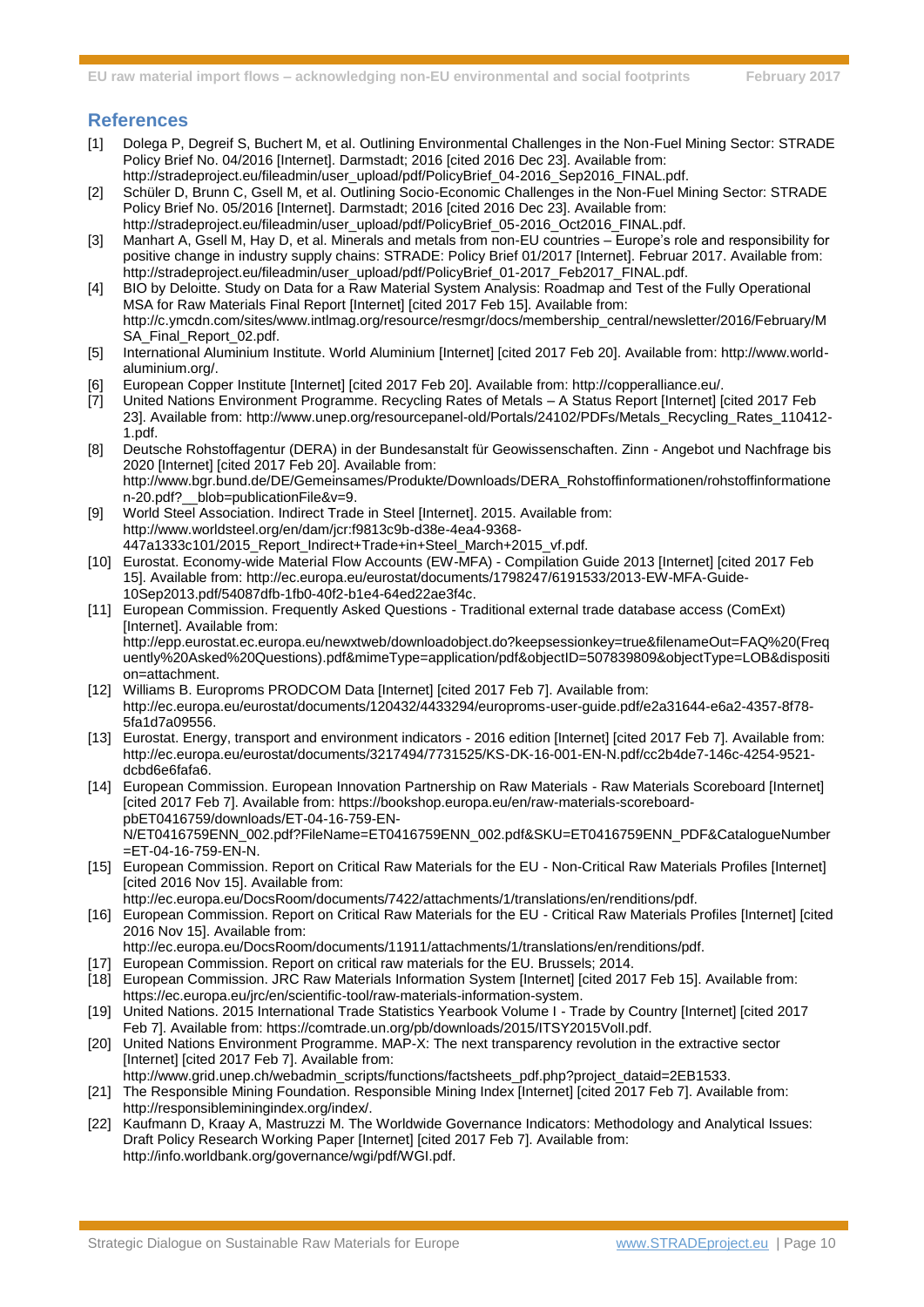- [23] Natural Resource Governance Institute. Measurement and Assessment of Natural Resource Governance [Internet] [cited 2017 Feb 7]. Available from: http://www.resourcegovernance.org/sites/default/files/nrgi\_Measurement-and-Assessment.pdf.
- [24] Revenue Watch Institute. The 2013 Resource Governance Index A Measure of Transparency and Accountability in the Oil, Gas and Mining Sector [Internet] [cited 2017 Feb 7]. Available from: http://www.resourcegovernance.org/sites/default/files/rgi\_2013\_Eng.pdf.
- [25] ejolt. Building the road to Environmental Justice Conference report [Internet] [cited 2017 Feb 7]. Available from: http://www.ejolt.org/wordpress/wp-content/uploads/2015/04/Building-the-road-to-Env-Justice-conf-report.pdf.